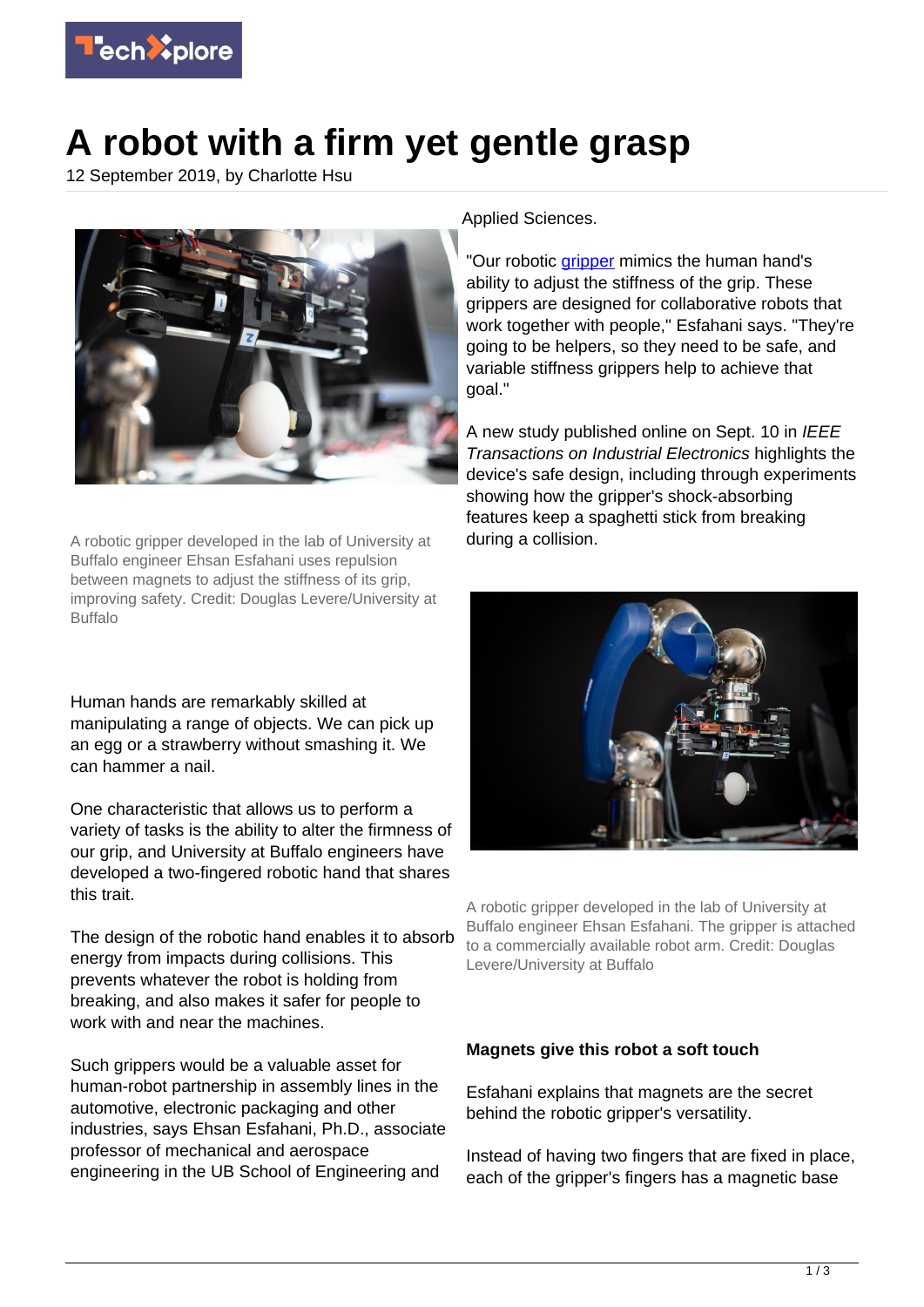

that sits between two neodymium magnets that repulse, or push against, the finger.

The air gap between the magnets acts like a spring, creating a little give when the hand picks up an object or collides with an external force. The stiffness of the grip can also be adjusted by increasing or decreasing the space between magnets.

In the new paper, Esfahani and Amirhossein Memar, a former UB Ph.D. candidate in mechanical and aerospace engineering, report on these safety features.

In one set of tests, the engineers placed a short stick of spaghetti lengthwise between the fingers of the robotic hand. When the gripper crashed into a fixed object, the device detected the external force being applied, which caused the magnets to adjust their position, temporarily reducing the stiffness of the grip and allowing the gripper to absorb some of the energy from the collision.

The end result? The spaghetti stick stayed in one piece.

## **Next steps in development**

Esfahani notes that the gripper his team is developing can be attached to commercially available [robot](https://techxplore.com/tags/robot/) arms that are already in use in many facilities. This could lower the cost of adapting the technology for companies interested in improving the safety and capabilities of existing machines.

Esfahani is launching a startup company to commercialize the gripper, licensing technology from UB.

His team has received \$55,000 from the Buffalo Fund: Accelerator—funded by the Innovation Hub, which is administered by UB and supported by Empire State Development—to further develop the [robotic hand.](https://techxplore.com/tags/robotic+hand/) In addition to refining the current design of the gripper, the team may also explore advances such as adding a third finger.

Researchers who have been involved in designing

and testing the gripper include Ph.D. student Sri Sadhan Jujjavarapu and Memar, the co-author on the new spaghetti stick study, who has received his Ph.D. from UB and is now a postdoctoral research scientist at Facebook Reality Labs.

 **More information:** Amirhossein H. Memar et al, A Robot Gripper with Variable Stiffness Actuation for Enhancing Collision Safety, IEEE Transactions on Industrial Electronics (2019). [DOI:](http://dx.doi.org/10.1109/TIE.2019.2938475) [10.1109/TIE.2019.2938475](http://dx.doi.org/10.1109/TIE.2019.2938475)

Provided by University at Buffalo